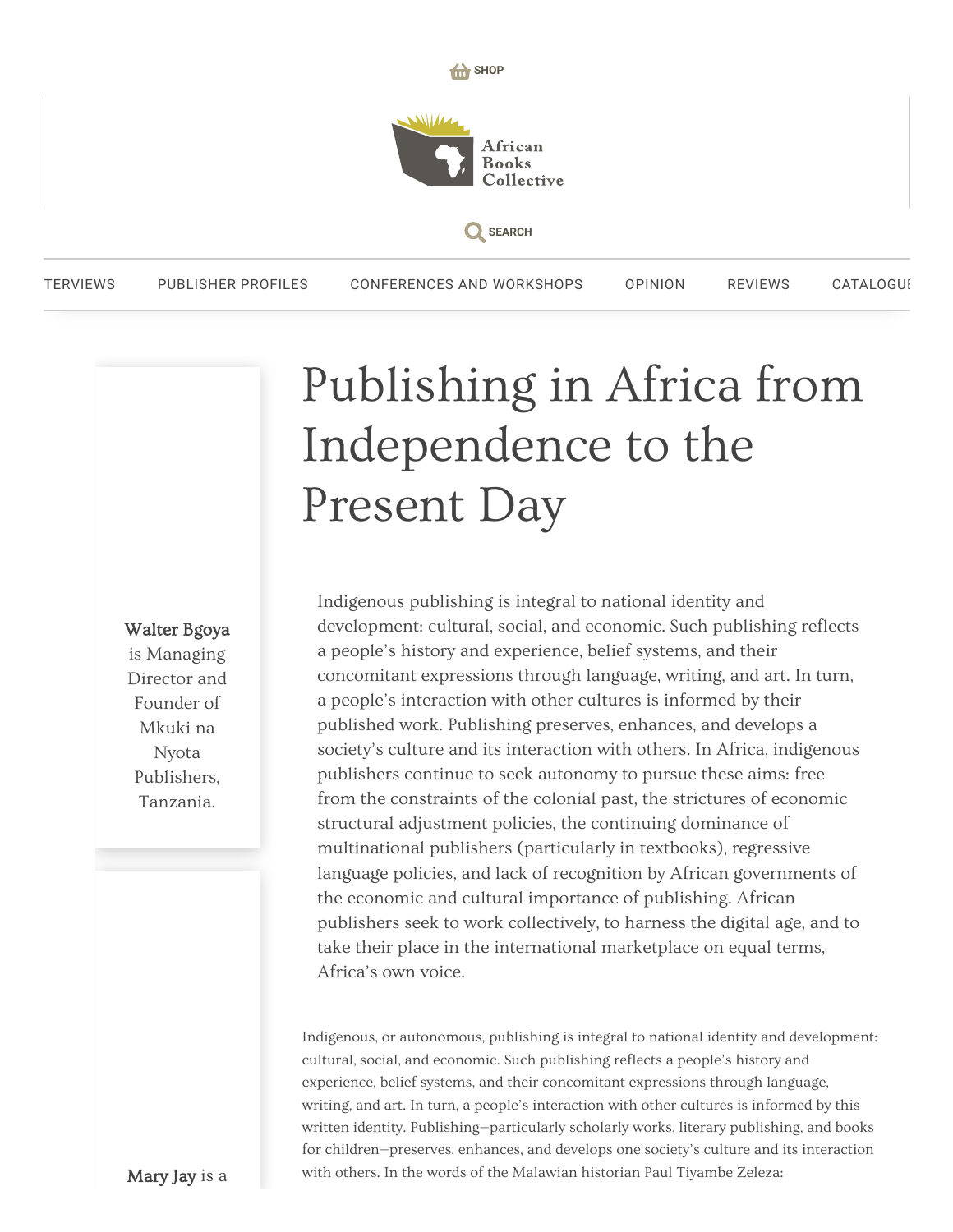former Director and CEO of African Books Collective

Books constitute crucial repositories of social memories and imaginations, containing the accumulated cultural capacity of society, of its accomplishments, agonies, and aspirations. Books, therefore, are not and cannot be a luxury, a dispensable dessert on the menu of development, nationhood, or human progress. They are an essential component of these processes—indeed, their intellectual salt, spice, and starch. (qtd. in Gibbs and Mapanje 5)

Indigenous and independent publishing in Africa, or elsewhere, is a key component of the (in)visibility of a culture.

This article examines the state of play of independent publishing in sub-Saharan Africa. Given the paucity of statistical records, we are reliant partly on our monitoring of individual publishers' experience over many years. South Africa's publishing industry has a different development history and, thus, our general comments do not necessarily always apply there. Our joint experience emanates from our involvement in African publishing.

The written word in Africa has roots in the early civilizations of the Nile Valley and western and coastal eastern Africa. During the middle ages, religious centers spread the written word; monasteries in Christian Ethiopia produced illuminated scripts in Ge'ez. In the Western Sudan, Jenne, and Timbuktu, important trading posts and Islamic study centers housed the oldest libraries and universities in sub-Saharan Africa; and in the seventeenth and eighteenth centuries, royal scripts in Arabic were produced on the Swahili East Coast and in Madagascar (Bor- tolot). Printed books became widespread in Africa with the arrival of European missionaries, primarily for purposes of religious conversion, heralding the advent of colonialism. By 1884, foreign occupation was limited mainly to the coastline, the Berlin Conference of 1884–85 heralded "the scramble" for Africa, and by 1914, Africa was under European occupation with the exception of Ethiopia and Liberia (Ajayi and Crowder 55–63). In 1960, as independence began to dawn across the continent, only 9% of the African population was literate (Gibbs and Mapanje 3–14). With the growth of literacy after independence, publishing developed; predominantly educational publishing by foreign-owned companies keen to develop an untapped market. Books were not originated within Africa, but from publishing decisions made in the north: ideas, writers, and decisions were not African. Even where they were originated by local branches of foreign companies publishing in European languages, it was the parent companies overseas and not the local branches that had the final decisions on their publication.

Henry Chakava, the distinguished Kenyan publisher, has noted that, in the postindependence period in Kenya, Longman and Oxford University Press had offices in Nairobi, but "neither company published locally; rather their function was to collect good manuscripts and forward them to London for vetting and publishing" (6). The East African Literature Bureau developed textbooks that were placed for publication with the foreign publishers, rather than supporting the development of an indigenous publishing industry: "the Bureau bore all the publishing risks for these commercial publishers. . . . They did not have to spend their money on marketing research, or sales promotion. . . . The risks were borne by the Bureau which could only afford to do this at the expense of the East African tax-payer" (Chege 130–31). By about 1968, close to eighty British publishers had some form of presence in Kenya (Chakava 10). Heinemann's African Writers Series titles were published under license from London to the subsidiary Heinemann Kenya, although the subsidiary also published a number of titles independently. The content of education was not primarily drawn from African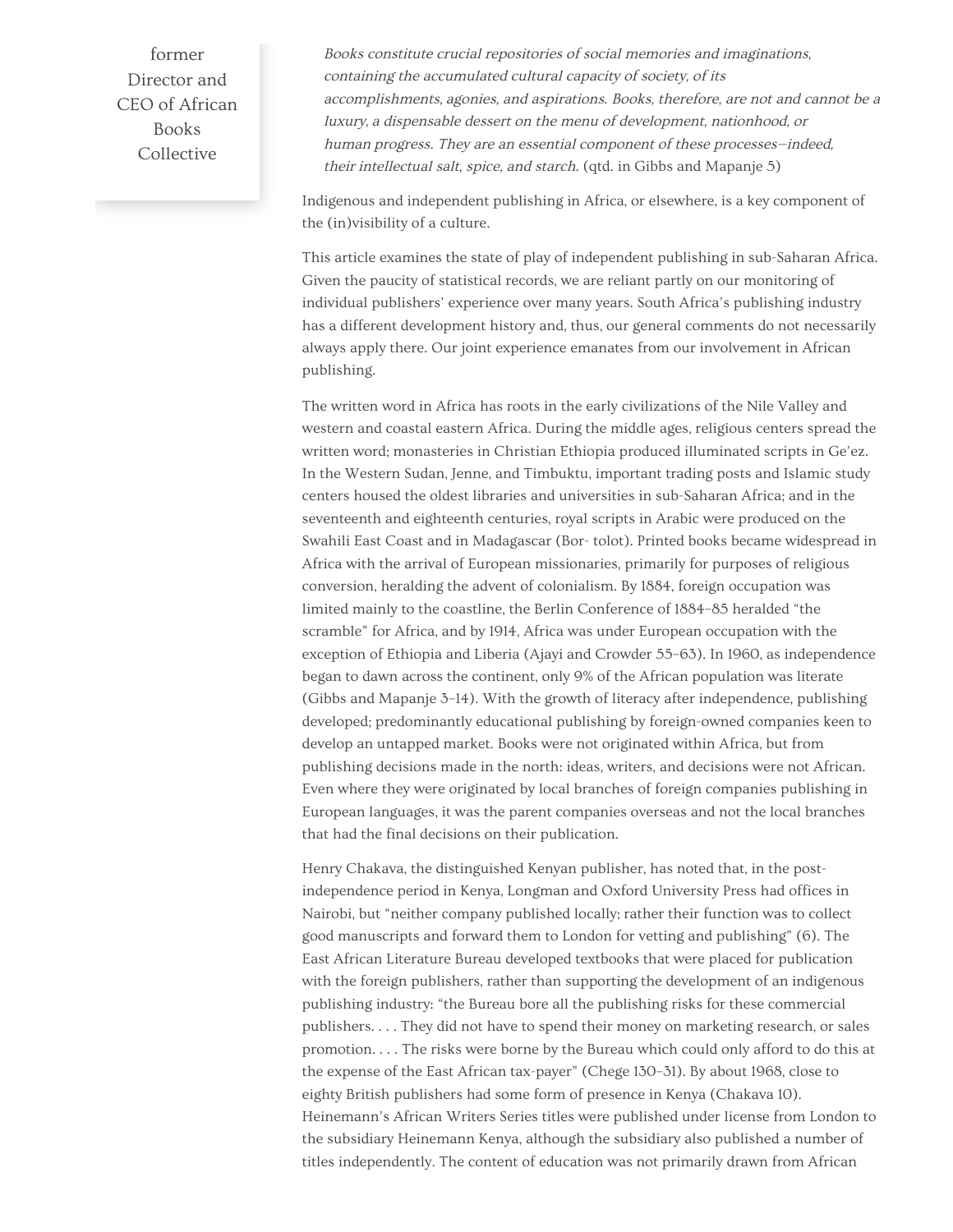culture. In so far as, for example, geometry was taught, it was based on observations of patterns, designs, and models from Western material culture and not from similar African objects, such as the basket weavers of Mozambique, mats on the eastern coast, and intricate designs and decorative motifs in the arts of other areas (Gerdes). Philip Altbach, U.S. scholar on educational leadership and higher education, comments on this need for indigenous production knowledge:

Publishing, because it is absolutely essential to the cultural, scientific, and educational life of nations, has an importance beyond its limited economic role. While it may be appropriate to import textiles or even computers, the production of books that directly reflect the culture, history of a nation or people is some- thing that cannot be left to others, . . . It is a vital part of culture and deserves special consideration. (Altbach and Teffera 14)

#### POST-INDEPENDENCE PUBLISHING

After the early dawn of independence, particularly in the 1970s and early 1980s, parastatal and independent indigenous publishing houses were established. However, African governments, preoccupied mostly with economic development, gave little or no support to modern cultural industries, interpreting culture primarily as folklore and dancing to entertain government and political party leaders or visiting dignitaries. Legislation for development of authors and publishers' rights was inadequate, with weak copyright law and enforcement. Government policies were regressive, for example, imposing duties and taxes on book manufacturing materials—paper primarily, but also other consumables for printing machinery, such as spare parts, inks, dyes, chemicals, films, and plates. In addition, there were insufficient training centers for the staff needed in the publishing and printing industries. Rather, governments favored local publishing by parastatal companies, which they considered to be the way forward for an African publishing industry to counter the dominance of foreign-owned companies.

Parastatals, independents, and university presses suffered from a lack of funding and changes in international funding policies during the 1980s and 1990s. Both the parastatals and the independents were hard hit by the IMF/World Bank structural adjustment policies in the 1980s, compounding the inherent problems of a weak sector. Undercapitalization; inaccessible financing, with up to 40% interest on bank loans and overdrafts; lack of purchasing power by even more impoverished populations than before; low literacy, particularly in the European languages in which publishing was concentrated; weak distribution systems; and the collapse of public libraries, where they existed, all led to the demise of publishing by parastatals and independents. University presses, too, were hit by the lack of funding. For example, soon after ABC started trading in 1990, every Nigerian university press supplied titles for distribution; however, by the end of the decade, only a very few occasionally supplied a new one. The presses cited that insufficient funds were allocated by university bursaries to fund the development and publication of books. However foreign publishing houses, particularly British, continued to supply books to tertiary-level institutions and universities and, therefore, still made some money, despite the crisis. In some cases, for example in Tanzania, multinational companies pulled out when the economic crisis struck in the 1980s, only to return promptly when the World Bank allocated \$60 million for educational supplies (Mcharazo 245).

Survival was made difficult for both parastatals and the fledgling independents in the private sector. The combination of the decline of GDP in Africa, generally, and aid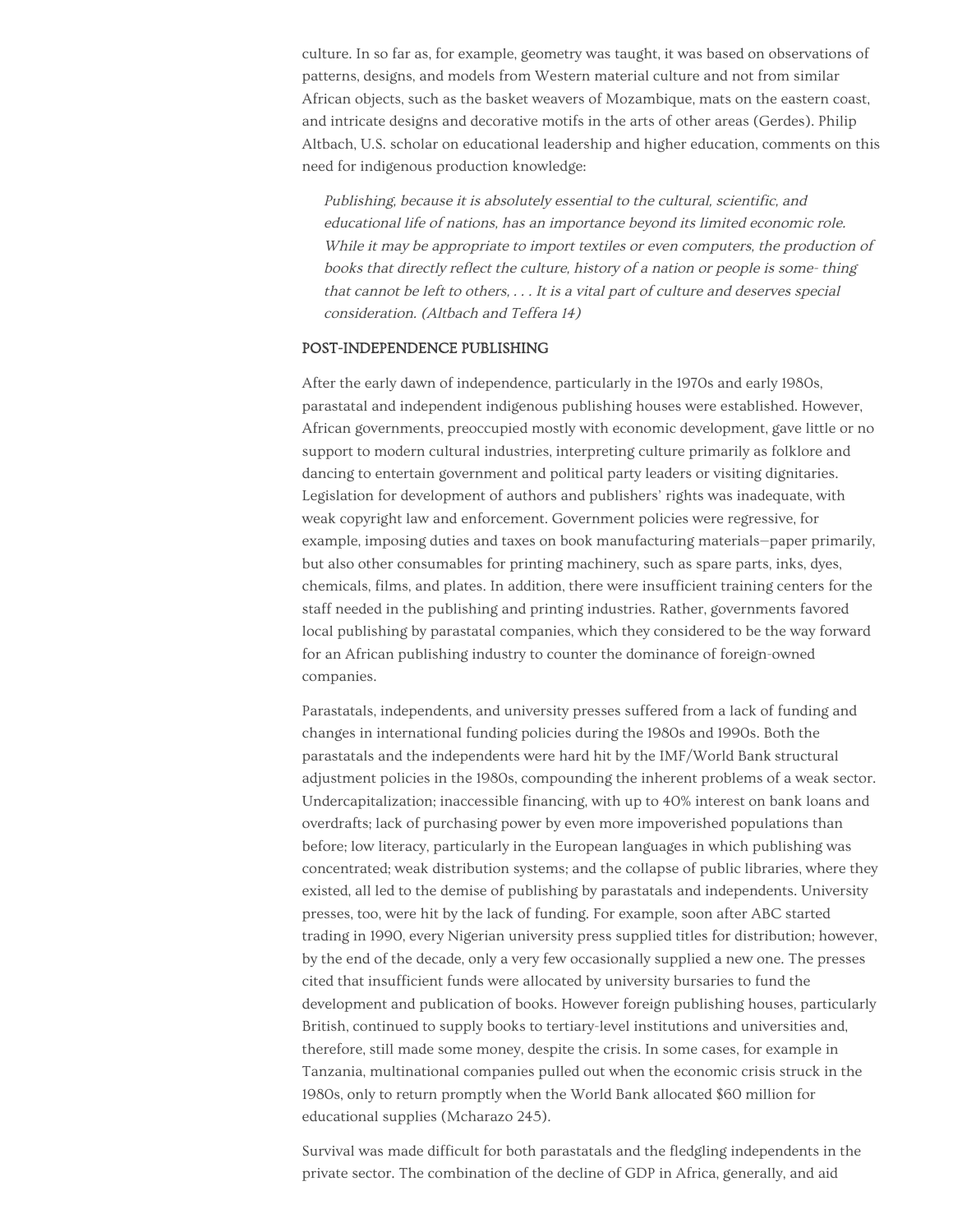policies favoring the donation of foreign books resulted in a number of closures. Tanzania Publishing House, the state publishing house, had declined from a vibrant publisher with a distinguished list to the near inability to publish at all, as the government did not or could not pay the printing bills.

The goals of the aid policies were to get books into schools, irrespective of their provenance, the cultural relevance of the materials, or the "development" effects under so-called international competitive bidding. These policies interacted with the domination of foreign publishing houses to produce an environment in which it was difficult, in some instances impossible, to survive.

#### THE 1990S

Development aid to Africa in the 1990s, for the first time, incorporated local publishing as the key to sustainable book provision and development. Following the disastrous economic collapses emanating from structural adjustment policies and their impact on education, it was clear, at least to Nordic donors, that only by developing local publishing sector industries, ceteris paribus, would sustainability of book provision to schools be guaranteed. Three substantial initiatives received funding at a continental level: African Books Collective, Bellagio Publishing Network, and the African Publishers Network. The Council for Development of Social Science Research in Africa (CODESRIA) continued to receive support indirectly for its publishing program, having been established in 1973, and the Zimbabwe International Book Fair and the Southern African Book Education Trust also received funding during the period, but are no longer major players.

#### African Books Collective (ABC)

A group of seventeen active publishers in sub-Saharan Africa met in London in 1985 to brainstorm about the hurdles they faced and how they could cooperate together to address them. The preliminary research and meeting was funded by the Swedish International Development Cooperation Agency (Sida) and built on a key conference organized by the Dag Hammarskjöld Foundation in 1984: "The Development of Autonomous Publishing in Africa" (Another Development and the World Crisis). At this conference in Arusha, Tanzania, participants had committed to addressing international marketing and distribution problems collectively. In the mid-eighties, African publishers were faced with two substantial problems. On the one hand, they still had foreign exchange constraints, making overseas sales difficult if not impossible, a situation compounded by expensive and inefficient postal services. On the other, they were unable individually to invest in the marketing systems necessary to access northern markets.

They decided, therefore, to establish ABC in the UK, for their largely English language lists, to market and distribute their titles worldwide in the markets of the north, primarily Europe and the U.S., but also including all non-African countries. At that time, in the pre-digital marketing age, Europe and the U.S. were the most accessible markets. Thus, in a similar manner to leading international publishers, they established their own organization in the center of the markets they were seeking to penetrate. It took a further five years for sufficient capital to be raised to start operations. That capital for start-up came from two sources: three donors, Sida, Ford Foundation, and the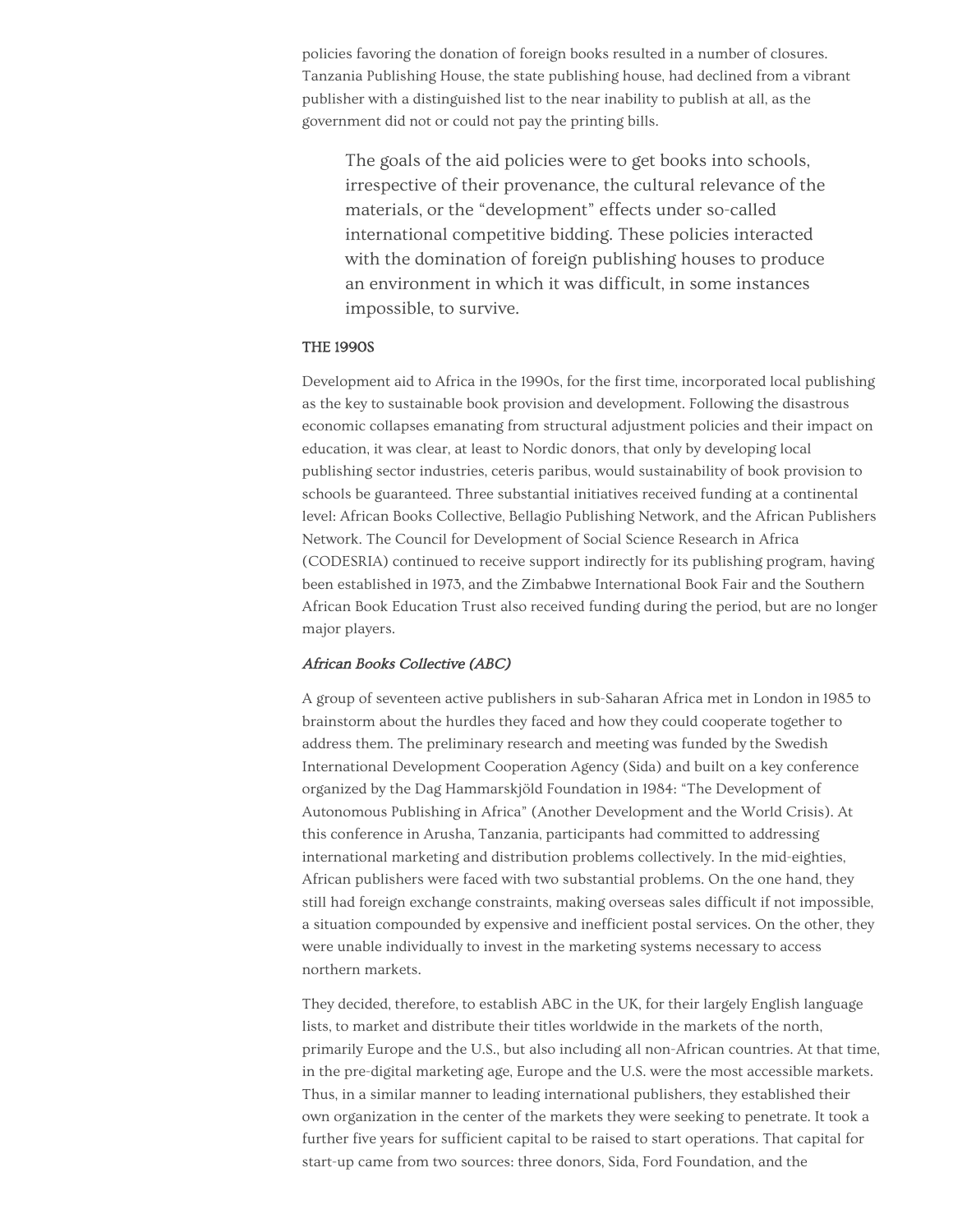Norwegian Agency for Development Cooperation (Norad), and a considerable investment by the publishers of £1,000 each in hard currency, no mean feat at that time. The resulting company was not capitalized and the original founding group continue to own and govern the organization.

It is depressing to note now that, given the vicissitudes suffered since that time, only a minority of the original publishers are still actively publishing. However, it is open to any independent publisher to join, in the sense that if they have suitable titles for joint promotion—scholarly and literary primarily, emanating from the African perspective their titles are marketed and distributed worldwide. Legal contract between the publisher and ABC governs the relationship: for titles that ABC agrees to market and distribute, as being suitable within the ethos of ABC, the publisher grants exclusive distribution rights for the title outside Africa. Thereafter, the title enjoys the full range of digital and conventional marketing. 1 Conventional means of marketing continue through listings on Neilsen Bookscan and international bibliographic databases, as well as in printed catalogues, exhibits, and individual mailings.

The advent of the Internet has hugely expanded this range of marketing possibilities and has enhanced upload systems. New titles are now posted directly on the ABC website, as well as Neilsen and all the major online databases, and are emailed to international wholesalers. The catalogue is available online and new works can be ordered directly through the ABC website. Information is also posted to subject- specific discussion groups and new titles are emailed monthly to a subscriber list of over 2,000. By offering access to international distribution for some 2,000 titles from 136 indigenous publishers, ABC has assisted, although not overcome, the issue of attracting African authors to publish with African publishers.

It has been posited that there is no longer a reason to complain, as African publishers now have international distribution through ABC and there is a wealth of African scholarship and writing being marketed and distributed (see, for example, Zell). "Wealth" in this sense means the content of books, not the quantity. By far, the greatest part of publishing in Africa is of textbooks and this market is still largely dominated by multinational publishers. Thus, relative to the total output of all publishing on the continent, the number of non-textbook titles produced by indigenous publishers is small. A survey in 2000 by the Association for Development of Education in Africa (ADEA) and the African Publishers Network (APNET) estimated that up to 95% of books published in Africa were educational, as compared to the broad ratio in the north of 60:40 textbooks to non-textbooks.2

That survey indicated that the African continent consumes in excess of 12% of all books produced in the world, but contributes less than 3%. Similarly, the latest subject index of African Books in Print in 2006 lists 3,500 African literature titles in print in French and English; this publishing output from a continent estimated in 2009 to have a total population over one billion, according to the UN Population Fund. This equates to a ratio of roughly 1:285,714 for literature books. In 2011, the U.S., with a population of 311,591,917, published 347,178 titles in all genres, of which 91,827 were literature, which is a ratio of 1:3,393 ("New Book Titles and Editions: 2002–2011"). There is no evidence that has changed.

The traditional model of publishing industries in the developed world is that the profits made from textbook publishing for schools and tertiary institutions are partly invested in publishing for the wider market, particularly scholarly titles and literary and children's books for the general consumer market. Indeed, much of the attraction of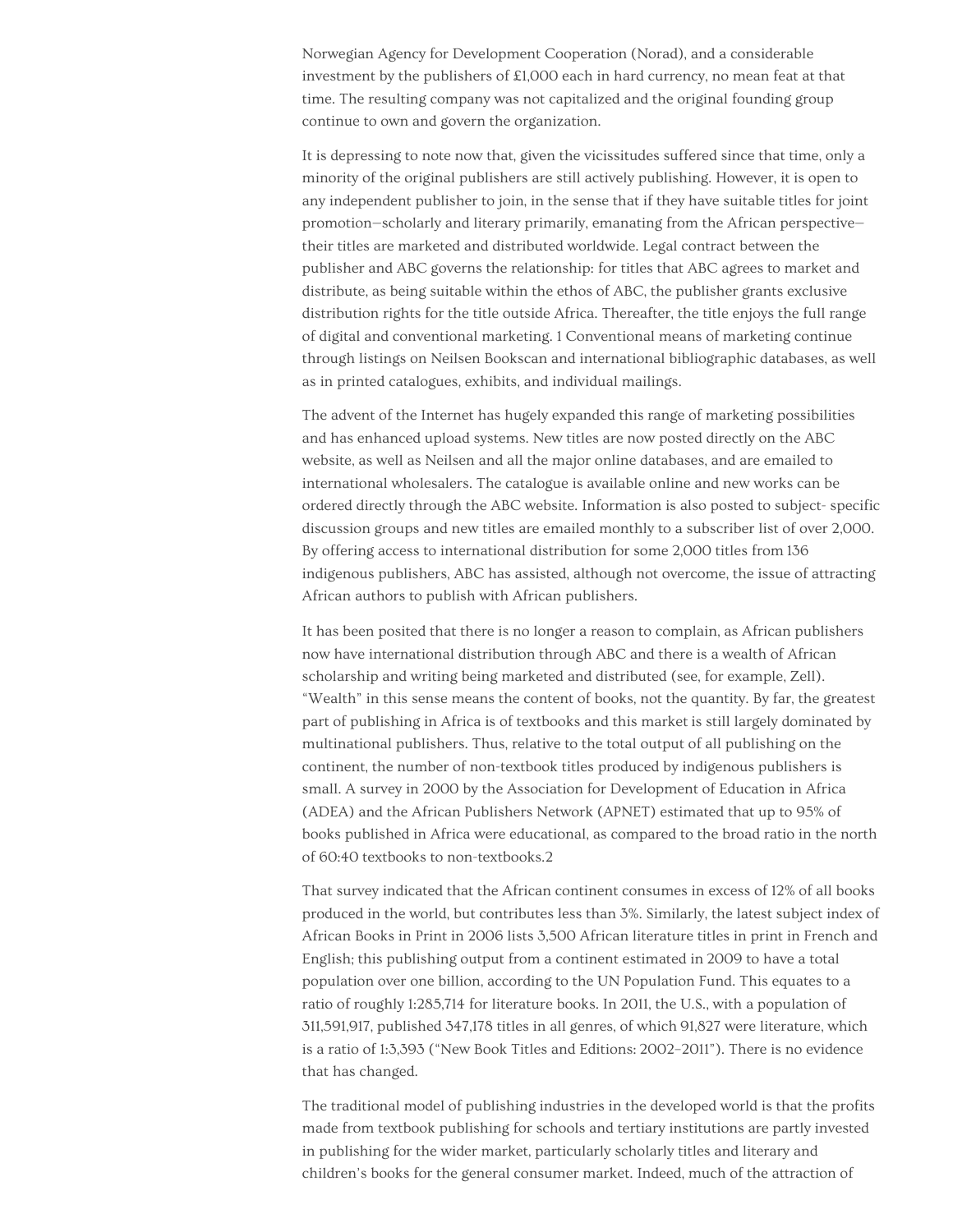publishing lies in the cultural and intellectual endeavor of the importance of the book. But the multinationals that take the lion's share of the textbook market in Africa invest little, if any, of those profits within the country in which they are made; and the nontextbook sector is insufficiently developed by indigenous publishers, partly because of their long effective exclusion from the textbook market.

Two cases illustrate particular instances of exclusion of indigenous publishers. In 2010, Macmillan Limited, a UK company, was the subject of a World Bank investigation and finding that declared the company ineligible for Bank-financed contracts for a period of six years, following an admission of receiving bribes for orders for educational books in South Sudan (World Bank, "World Bank Group Debars Macmillan"). Subsequently, the UK Serious Fraud Office (SFO) fined Macmillan £11.2m in 2011 (SFO, "Action on Macmillan"). In a second World Bank investigation, Oxford University Press East Africa and OUP Tanzania, two wholly owned Oxford University Press (OUP) subsidiaries, were debarred for three years from World Bank–funded orders. This followed a finding of improper payments made to government officials (World Bank, "World Bank Sanctions Oxford University Press"). Subsequently, the UK Serious Fraud Office fined OUP £1.9m. OUP compliance procedures will be independently monitored for report to the SFO within twelve months, with separate reporting to the World Bank (SFO, "Oxford Publishing Ltd to Pay"). The African companies in the OUP case are subsidiaries, thus their profits benefit the parent company rather than the local economy.

Added to this, and given the hard economic climate over recent years, many indigenous publishers have concentrated exclusively on trying to access the textbook market, which is more lucrative than non-textbooks, and are unable or unwilling to take the commercial risks of non-textbook publishing. There are no updated figures, but despite dispute, the most recent UNESCO estimates show that Africa's share in the world trade of all cultural goods, including books, is less than 1%; with African books representing less than a third of one percent of global cultural trade. Africa, with 15% of the world's population, produces less than 2% of the world's books.3 Of the three other notable publishing initiatives that received funding during the 1990s, only CODESRIA remains fully active.

#### Other Donor Recipients in the 1990s and Beyond

The Bellagio Publishing Network (BPN) was established soon after ABC, follow- ing a major conference in 1991 at the Rockefeller Foundation's Bellagio Center in Bellagio, Italy. It brought together key practitioners from Africa, Europe, the U.S., and Asia and gave rise to a state-of-the art publication (Altbach). Four African publishers, and founders of ABC, attended: Walter Bgoya (Tanzania), Henry Chakava (Kenya), Mothobi Mutloase (South Africa), and the late Victor Nwankwo (Nigeria). From that conference, BPN was created, which brought practitioners together with European and U.S. donors newly concerned with support for African publishing. A major outcome was wider donor support for ABC and the establishment of APNET. The Bellagio Publishing Network ceased activity effectively in 2002 after the establishment of APNET, to which donor funding had diverted.

APNET was established by donors as a publishers' association for Africa as a whole, which enjoyed positive relationships with relevant international donors and NGOs. They published studies on the publishing and book trades in Africa and a members' newsletter, negotiated positive terms with the World Bank on educa- tion and textbook projects, and ran highly prized publishing training programs. Unfortunately, APNET has effectively been dormant over recent years, with two factors, in particular, contributing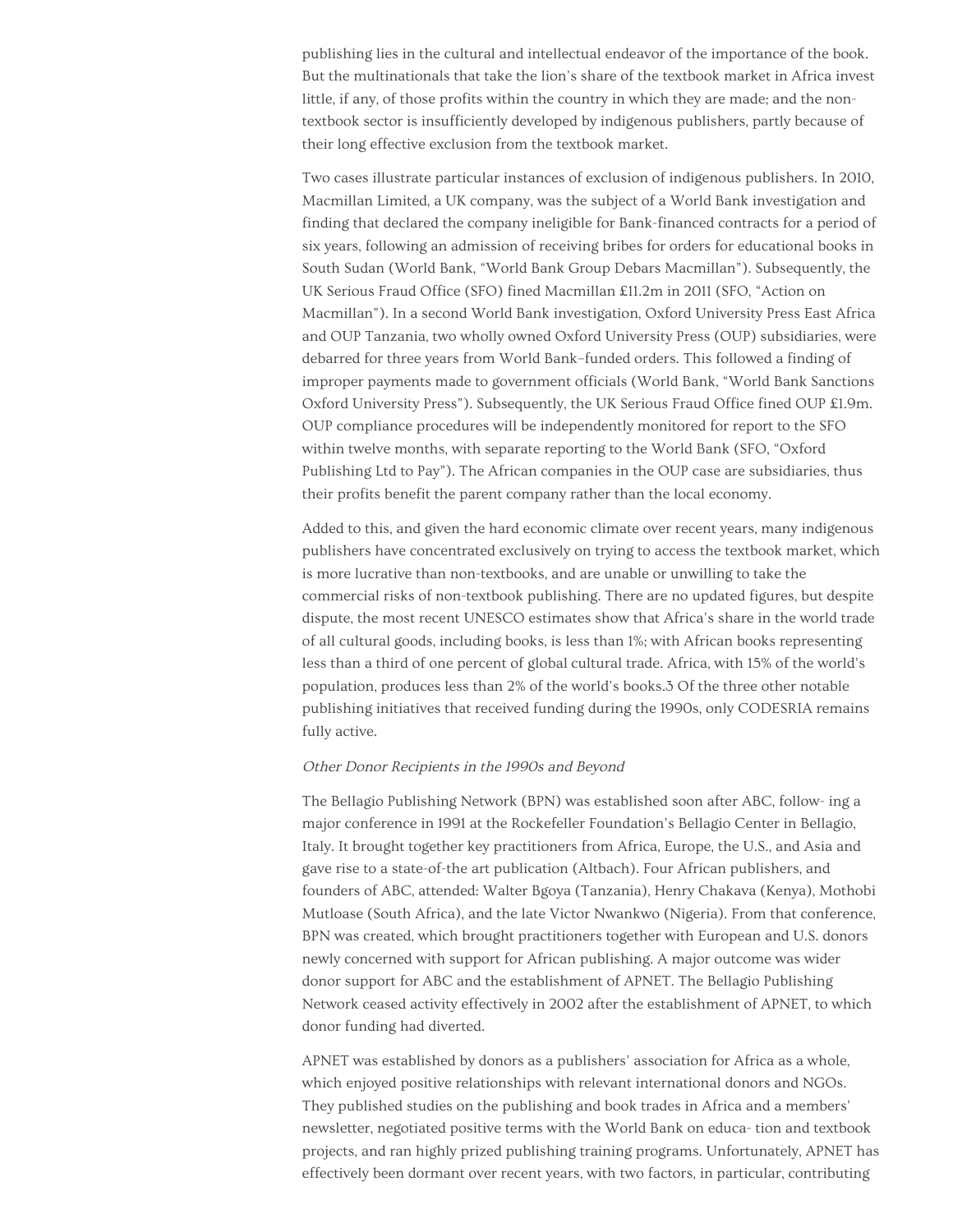to the demise of its operations. First, its remit encompassed too wide a brief. Its members are national publishers associations and the network covered the entire continent. While donors saw the advantage of "Africa," speaking as a whole, the potentially constituent fifty-two countries are markedly different, characterized by varied language policies; diverging pub- lishing structures in the ex-colonial anglophone, francophone, lusophone, and Mahgreb countries; varying publishing industries and national policies (or lack of thereof); and different states of development and economic policies. The second problem facing APNET was that the national publishers associations were unable to fund its activities, it had no independent commercial income and, thus, remained donor dependent, operating as an NGO. This created a dichotomy of needing to be an independent voice for a commercial industry, while functioning within the framework of an NGO. Consequently, APNET had no recourse when donor funding ceased. It remains in being, today, with the hopes of future reactivation.

CODESRIA (the Council for the Development of Social Science Research in Africa) is the pan-African research organization established in 1973 in Senegal to promote, facilitate, and disseminate research within the social sciences in Africa and to create a community in which this can take place. CODESRIA was also one of the founder publishers of ABC. It is worth noting here, as an organization that continues to enjoy donor support, that they have a prestigious publishing program attracting many of Africa's top scholars, such as Samir Amin, Mahmood Mamdani, Amina Mama, Thandika Mkandawire, and Paul Zeleza. This is a significant accomplishment given their importance in publishing within Africa, despite their primary focus on research and its dissemination. As well as promoting interdisciplinary social research deriving from and relevant to the experience of the African continent and its peoples, CODESRIA has developed:

A programme of student grants and fellowships, designed to promote the cultivation of talent and a thirst for competitive and high-quality scholarship (through methodology workshops, seminars, essay and dissertation competitions) among the young. The council also strived to offer an outlet for the formulation and expression of African perspectives and scholarship and, in so doing, enabling a contribution to ongoing debates on the continent and the world through a scholarly publications programme. (Olukoshi and Nyamnjoh 57)

The specific objectives of CODESRIA's publishing program are

1) Contributing to the development of a culture of scholarly publishing in Africa, and through this contribution, helping to strengthen the institutional basis of scholarly publishing and knowledge production.

2) Promoting excellence in publishing as well as the development of an African community of Social Science and Humanities scholars who cross-reference one another in active dialogue, debate, and discussion on the manner in which scholarship is to understand, interpret, and ultimately contribute towards designed social change in Africa.

3) Encouraging knowledge production and dissemination by female scholars and younger academics both generally and, more especially, through books and special issues of journals that focus on themes targeting women and youth for contributions and readership.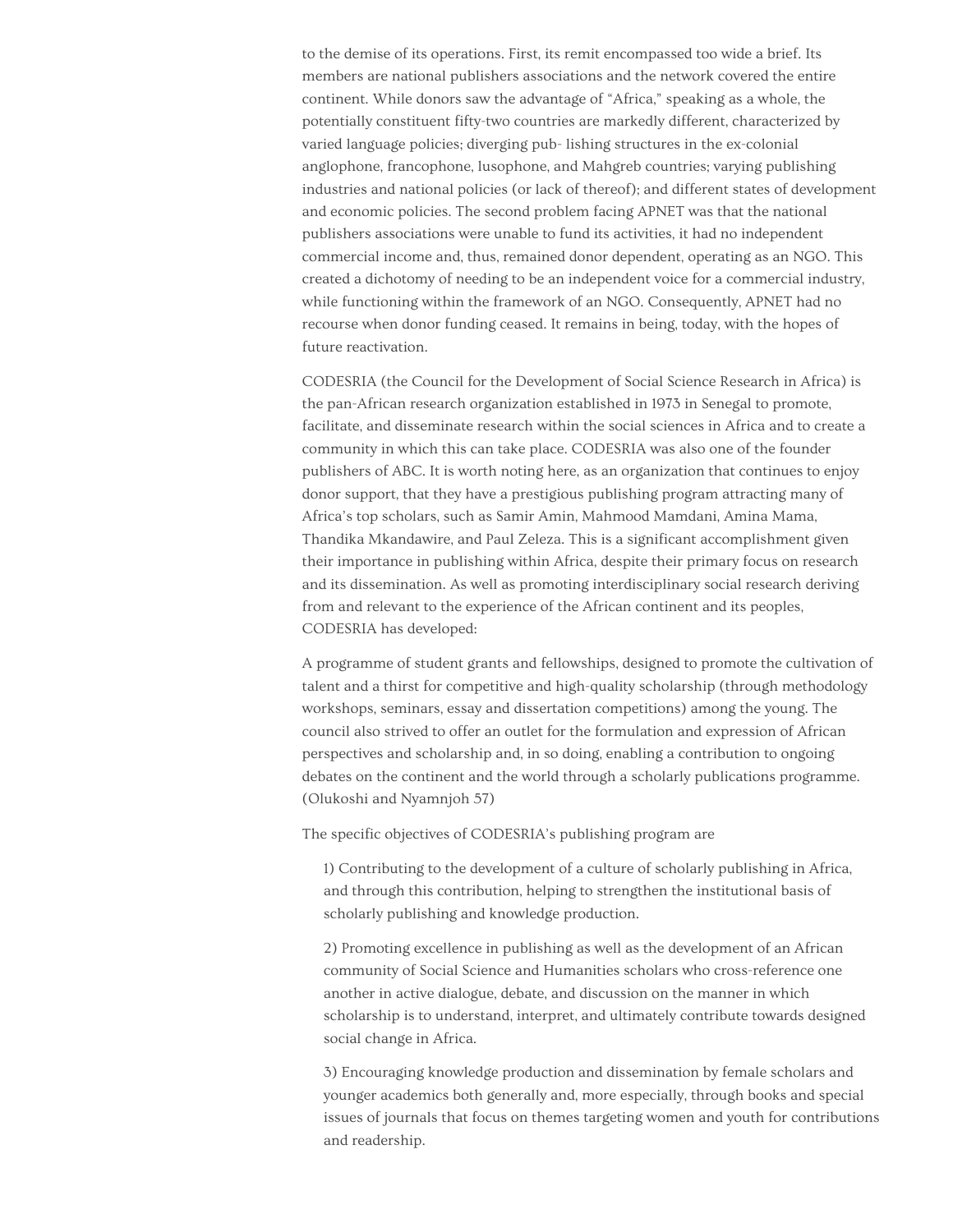4) Encouraging the development of a reading and writing culture among African scholars, including support to younger scholars for the development of skills for academic publishing. (Ibid.)

International donors support various initiatives in higher education; and while this support is not for publishing as such, CODESRIA publishing benefits from the output of its own research. This is an example of indirect imaginative support to Africa's own publishing output.

The Zimbabwe International Book Fair (ZIBF) was founded during the 1990s with donor support and great backing, in terms of attendance and input, from the publishing industries within and outside Africa. It established itself as the crucial crossroads of all the players in the industry; indeed it became essential for information and networking reasons to be present. It was a genuine Africa crossroads venue and much business was done there in the sense of copublishing, again with African or outside partners. Additionally, there was an invaluable annual Indaba (a council or meeting of people) examining all the issues pertinent to African publishing. For reasons that may be disputed, it declined during the early 2000s and, although it remains in being, it is a much lamented loss to African publishers.

The Southern Africa Book Development Education Trust (SABDET), a UK trust, was a precursor, in one sense, to ZIBF, being primarily formed to promote it. It provided the invaluable promotional work and organized programs around ZIBF and was wholly donor funded. When ZIBF was fully launched, and with the demise in the early 2000s of donor funding for programs in support of African publishing, SABDET wound up closing. It was a commendable example of an organization not seeking to perpetuate itself per se, but recognizing that its work had been done.

#### BEYOND THE 1990s

Donor programs during the 1990s recognized the cultural importance of independent African publishing: ABC, BPN, and APNET enjoyed donor support from a variety of organizations over different periods, whether for specific projects or core funding. The main donors supporting these African publishing initiatives were Sida, Norad, Danida (previously Danish International Development

Assistance, now a department of the Ministry of Foreign Affairs), Hivos (the Humanist Institute for Development Cooperation in the Netherlands), the Ford Foundation, and the Rockefeller Foundation. Other individual grants were made to individual organizations from time to time: for example, ABC received grants from the Canadian International Development Agency (CODE), UNESCO, and the Commonwealth Foundation and APNET currently receives grants from the Norwegian Ministry of Foreign Affairs and the Norwegian KOPINOR. However, only ABC has actively survived, being a commercial operation with a cultural mission, and has successfully been independent of donor funding since 2007. There were other direct and indirect players before 2000, none of which remain active in any real sense.

Few of the funded initiatives survived, as self-sufficiency had not been reached when agencies changed their strategies to focus on supporting the UN's Millennium Development Goals (MDGs), which notably do not include culture. Many donors stopped funding publishing to concentrate on these goals, which include end poverty and hunger, universal education,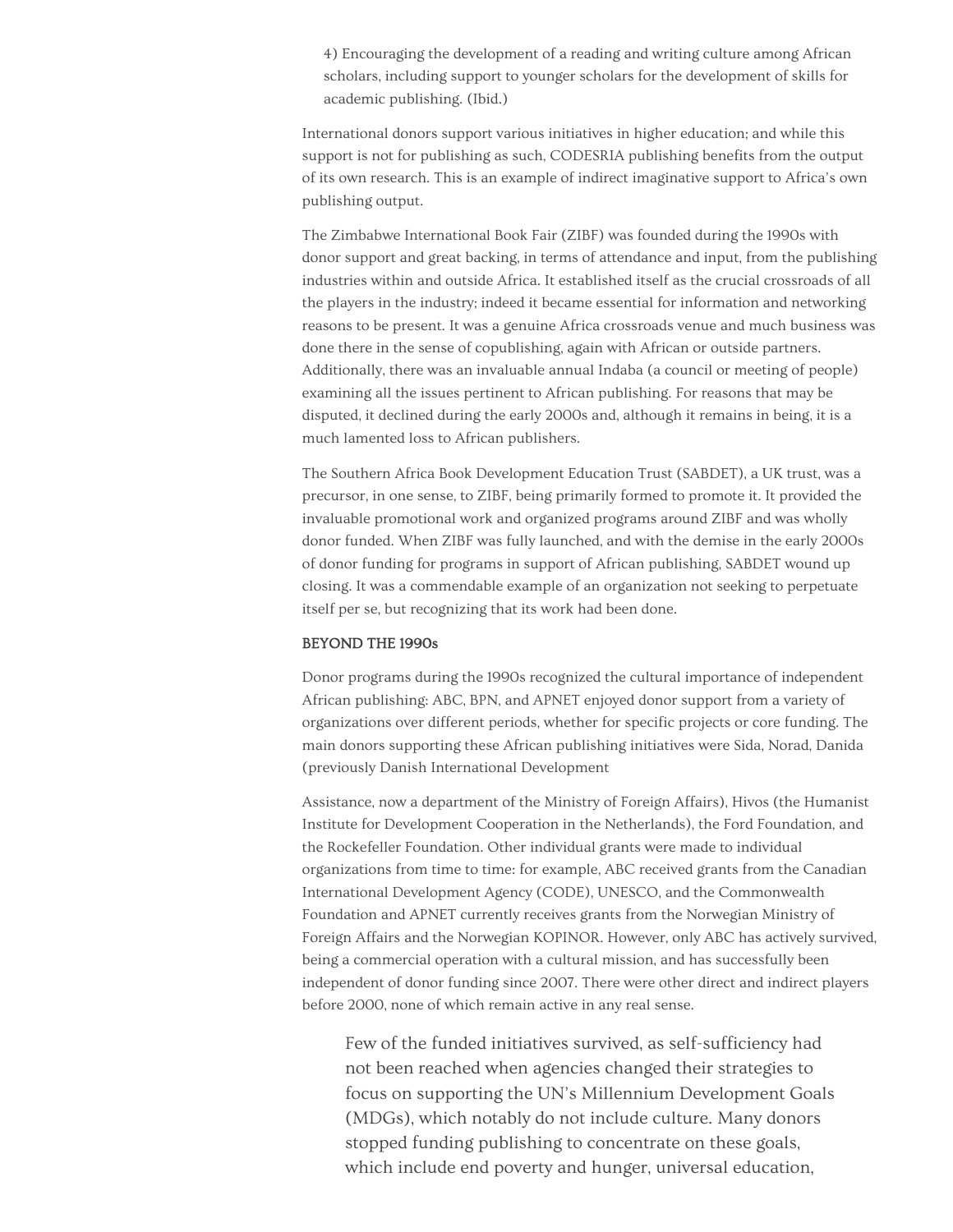gender equality, child health, maternal health, combat HIV/AIDS, environmental sustainability, and global partnership.

The goals are implemented through government-to-government poverty strategy agreements. There is no specific goal identifying economic self-sustainability, which by implication means that the MDGs are largely, if not wholly, donor driven. Notwithstanding, individual countries may seek to interpret the goals within the context of economic self-sustainability, or indeed it may be included in their agreements, but it is not stated in the goals. And yet surely, all of the goals ought to be predicated on Africa achieving funding capability from its own economic performance.

Publishing is an economic activity, albeit one with cultural importance. African indigenous scholarly publishers contribute to the UN's goals through publications that are the results of scholarly research, which speaks directly to the second goal of universal education. For example, ABC sought to investigate its contribution to poverty reduction in 2006 as a campaign partner of Make Poverty History. That report (internal since it contains commercially confidential information) was shared with donors. The results illustrated that the majority of ABC publishers were SMEs (small to mediumsized enterprises), qualifying under the UN, World Bank, and European Union definition.

#### Two specific case studies were made for Tanzania and Ghana.

The Tanzanian per capita average annual income is about \$270, which is \$95/year below the poverty line of \$1/day (African Development Foundation). Over 50% of the estimated 34 million Tanzanians live below the poverty line. From 2004 to June 2006, ABC remitted £34,364 to Tanzania, or the equivalent of \$58,420, representing \$23,368 per annum. Over the last two-and-a-half year period, ABC remittances—expressed in terms of income from trade and its contribution to poverty reduction—represented 246 people lifted and maintained above the poverty line, on average. Alternatively, the income could be expressed as an average income just above the poverty line for 64 people.

The case study for Ghana illustrated that the per capita average income is \$380 (African Development Foundation). Nearly 40% of the population of 21 million live below the poverty line. From 2004 to June 2006, ABC had remitted £44,960 to Ghana, or the equivalent of \$83,141, representing \$33,256 per annum. Thus, on average, over the last two-and-a-half years, ABC remittances, expressed in terms of income from trade and its contribution to poverty reduction, represented an average income just above the poverty line for 91 people.

The results showed that, irrespective of the direct publishing benefit, there were benefits for ancillary services such as printers, booksellers, libraries, freelance editors, book designers, typesetters, illustrators, and paper suppliers. The reality is that these are the professionals that are dependent on publishers, if the initial point is taken that independence, both economically and culturally, should be respected. There is no longer a window for aid to the publishing industry as such, insofar as its importance and relevance to the MDGs, which has not been recognized.

African books and publishing development, being integral to broader development as such, merit support and assistance in terms of appropriate policies by African governments and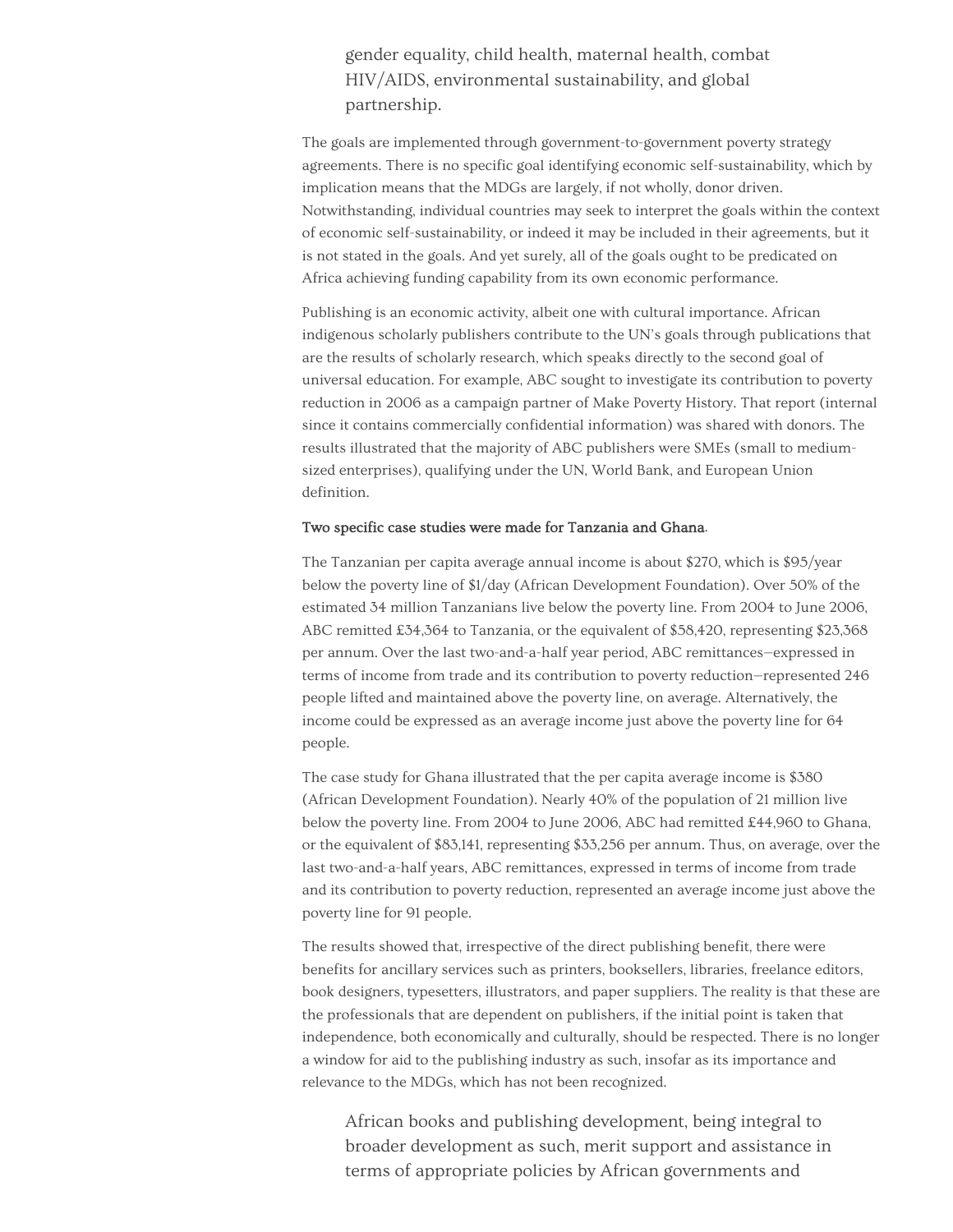overseas partners. In practice, overseas support has depressingly become "charitable" work of support for reading in Africa. This has added to the (in)visibility of Africa's own scholarly and literary output on the continent. It is premised that donating British or American books to libraries and educational institutions solves the problem of books and reading. On the contrary, such policies are an inescapable part of the problem because they fail to respect fair practices in relation to indigenous African publishers and publishing.

In an attempt to counter this issue, ABC organized the Intra-African Book Support Scheme (IABSS), which was supported by various donors, particularly SAREC. The IABSS operated from 1991 to 2004, later in cooperation with Book Aid International. The demise of the only book donation program of African-published books to Africa is much regretted by librarians, publishers, and the school/community libraries, who were able to select titles they wanted from within Africa. By its end, on average, some 12,000 literary and children's titles and 7,000 scholarly titles were donated each year, circulating books around Africa, all as requested by the recipients, to the benefit of the recipients and the publishers.

#### AUTHORS

As publishing is a partnership between publisher and author, the author's choice of publisher had, and continues to have, an impact on independent publishing in Africa. Soon after the start of independent publishing, there were severe foreign exchange constraints in Africa. Additionally, because education had been colonial and all things of value were thought to emanate from the metropolitan centers in the north, there were psychological and economic reasons for authors to prefer a European publisher. Indeed that has persisted: the lack of citations of articles in African published journals, the lack of confidence in the now global reach of the African publisher, and the importance of publication with a prestigious European or American publisher for tenure in a foreign university all feed the argument for publishing outside Africa (Zeleza).

Although the self-interest of the author to have their work widely read is understandable, there remains this unjustifiable presumption in favor of a non- African publisher. Copublication is one route: but while northern publishers are always keen to find markets in Africa for their books, they are rarely receptive to southern proposals for northern copublication. There are instances too of African authors being nurtured by African publishers, who then win prizes or find a copublisher and subsequently publish with them, without reciprocation for the publisher that gave them their start. This enduring issue echoes the debates in Africa in the 1980s: do authors have a primary duty to national development or to their art? One might say to both. A good example is provided by one particular African literary writer in the diaspora who is highly successful: she writes in English and lives primarily in the U.S. and wants principally to be published in the U.S. and UK, but insists that her contracts give free copublication rights to her country of origin.5 It is not giving original rights to an African publisher with an overseas copublication, but it is a support to the African publishing industry nonetheless.

#### **LANGUAGE**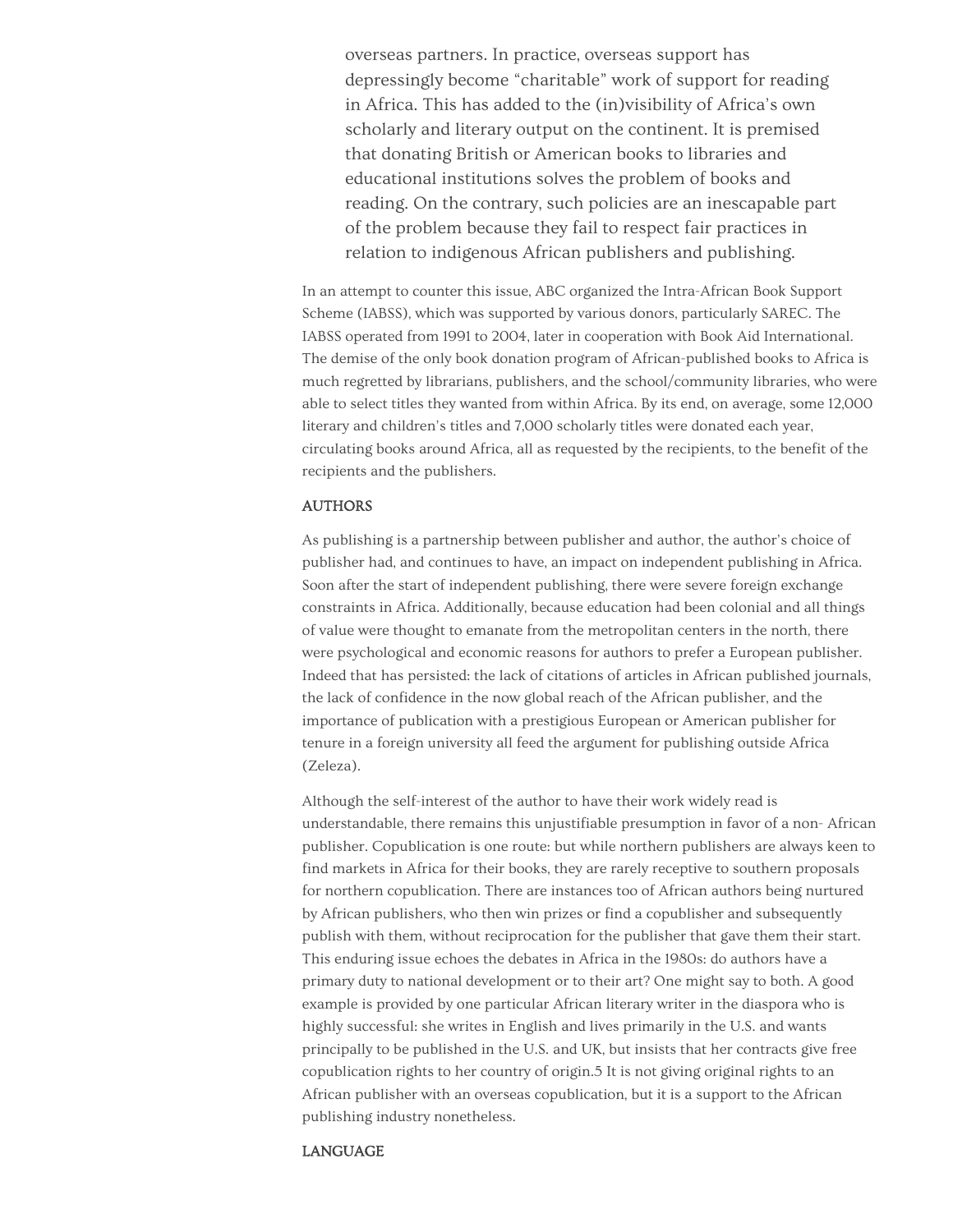Language of publishing and instruction remains a key issue in postcolonial Africa. Freedom from poverty, ignorance, and disease were expected to follow from education. All African countries at independence invested heavily in education and gains in other areas of development were registered in the first 10–20 years in part due to improvements in this arena. Considerable investment was made in the social sector, especially in education, to counter Africa's colonial heritage of being seen as the most educationally backward region in the world. The result of these social investments was an impressive improvement in levels of education and literacy. Primary-school enrollments increased from 41% to 68% of the eligible population from 1965 to the mid-1980s. A cadre of professionals was produced to administer the postcolonial states (Mkandawire and Soludo 16). And more generally,

. . . despite the many distortions of import substitution, up until the second "oil" crisis, many African colonies had performed relatively well. Indeed the performance of some of the countries was of "miraculous" proportions (for instance, Cote d'Ivoire, Kenya, Malawi, and Tanzania had rates of growth of more than 6 percent for over a decade, based largely on agricultural and industrial expansion). One interesting feature is that much of this growth was sustained largely by domestic savings which increased from around 15 percent in 1960 to 25 percent in 1980. (Ibid. 303)

The Tanzania Demographic and Health Survey in 2010 found that "72% of women and 82% of men were literate" while "literacy rates in rural areas (66% for women and 77% for men) were much lower than in urban areas (87% for women and 94% for men)" (United Republic of Tanzania, MKUKUTA 41–52). Net enrollment in primary schools rose from 66% in 2001 to 97% in 2008, but has steadily declined to 94% in 2011. This data is evidence of a dramatic rise in enrolment rates for primary schooling in Tanzania, which contrasts sharply with the net enrolment ratio in secondary schools, which only increased from 6% in 2002 to 35% in 2011 (Ibid. 49).

Looking back over fifty years of independence, people's desire for education has always been overwhelming and initially the response of all African states was positive. However, there appears to have been no or only little consideration given to the content of that education. As such, the values underpinning colonial-type education, the ways it was delivered, and the relevance of its content to the challenges of nation building were not questioned. In countries like Tanzania, where the leadership was committed to making education a right of all citizens, that right was limited only to primary education. Secondary education was considered a privilege and, thus, allocated minimal resources, with ominous implications for future middle- and high-level employment requirements in the public and private sectors. That future has arrived and yet the policy on the language of instruction still has not changed, despite the negative effects that are evident everywhere.

Denial of the right to education, as well as a violation of the right to receive and impart information, are the outcomes of the policy of using foreign languages as the mediums of instruction in African schools. Language of instruction in African education remains contentious. More than forty years have passed since the first research findings in Tanzania clearly established the disadvantages of secondary school education in a language in which neither students nor teachers have sufficient command (see Mlama and Matteru). The Ministry of Education in 2011 remains, however, determined to maintain the policy of English as the medium of instruction, with no option for teaching in Swahili. While English-medium pre-primary to secondary private schools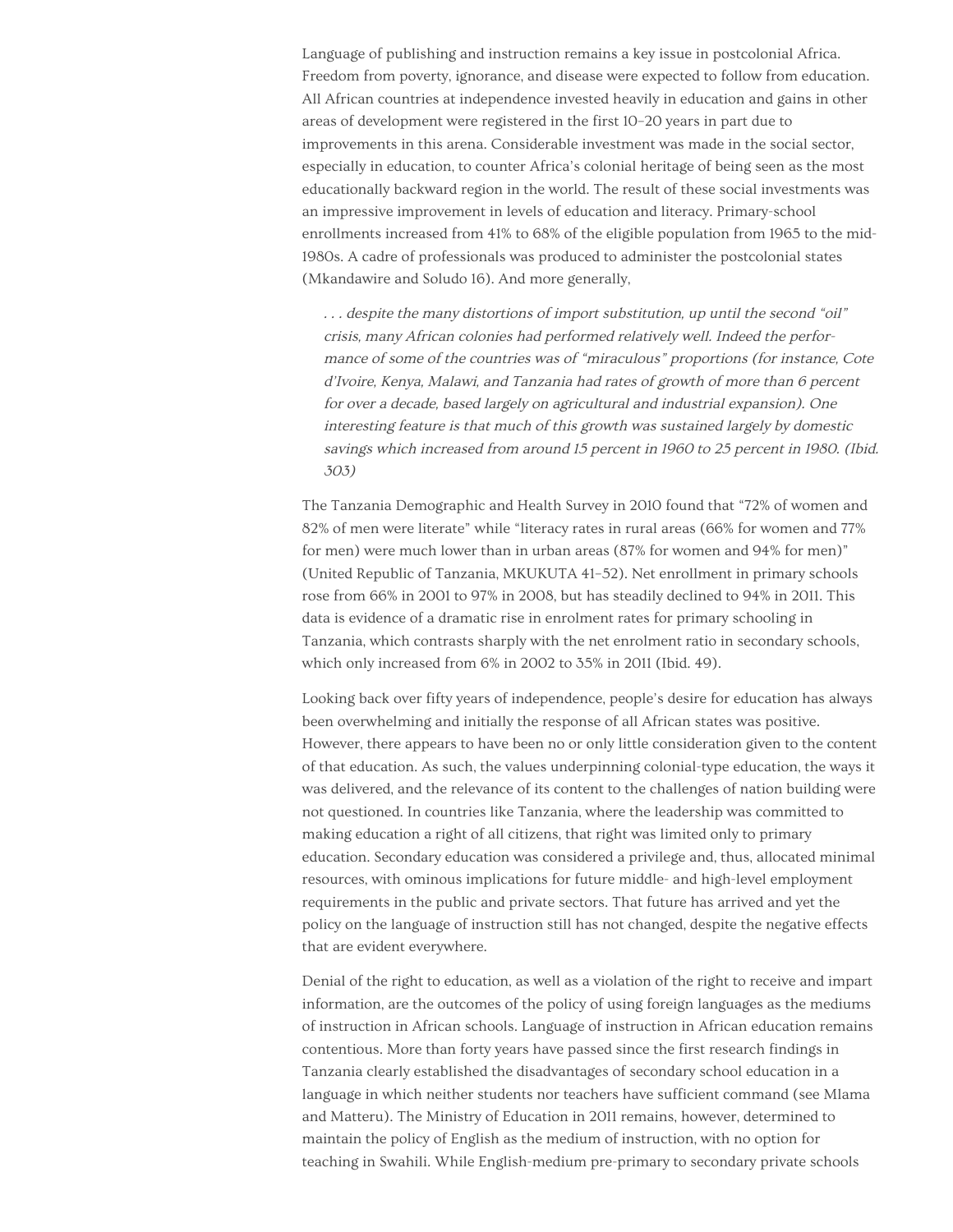are allowed to operate, Swahili-medium secondary schools are banned. To illustrate the point, in 2002, Mkuki na Nyota Publishers submitted the first of four bilingual Swahili/English textbooks, covering the equivalent of the O-level chemistry syllabus, to the Educational Materials Approval Committee of the Ministry of Education for evaluation. Although the material in both languages adequately covered the chemistry syllabus for Form 1, it was rejected solely because it was bilingual. The publisher was informed that approval would be given if the Swahili pages were removed (Kemia)!

It is interesting here to note a comparison with three smaller European bilingual countries: Sweden, Norway, and Denmark. Although Sweden, Norway, and Denmark have a combined population that is less than half that of Tanzania, which is approaching 43 million, education from the cradle to the grave is in Swedish, Norwegian, and Danish. They learn English (as an international language of communication) as a second language, such that most Swedes, Norwegians, and Danes, certainly in the professional classes, speak perfect English. And yet, though Swahili is spoken throughout Tanzania and in much of eastern and parts of southern Africa, these regions of the continent do not follow this policy and are, thus, denied their cultural heritage. The mindset is that English, not Swahili, can best deliver education and, based on the example of the rejection of the bilingual chemistry book, it is tantamount to outlawing the language.

While the world scientific community, certainly the IT giants, Microsoft, Google, and others, are busy developing Swahili programs, Tanzania—where leading Swahili research institutions have developed dictionaries and lexicons in many fields, including science and technology—is busy outlawing the use of Swahili in schools. This appalling lack of respect for national culture, which insists that education can only be in the colonial language, has resulted in poor education and a lamentable knowledge of English. Despite all scholarly research and evidence to the contrary, this is the one area where "choice" is not allowed and, indeed, is positively illegal.

The 1997 Tanzania Cultural Policy states clearly that a program using Swahili as the medium of instruction at all levels of education shall be "designed and implemented" (United Republic of Tanzania, "Cultural Policy"). Nonetheless, current government policies for education counteract this objective, pursuing those that are inimical to requiring Swahili to be the language of instruction. Pressure is exerted on parents to enroll their children in English-medium schools—because they are better resourced than public schools. For example, teachers in English schools are better trained and paid and instruction in science, art, and IT and programming in other essential areas, such as sports, are superior. The outcome of this, of course, is better-educated pupils, the results of teaching and facilities, not the language of instruction. It goes without saying that education under these conditions in Swahili would also produce better-educated pupils. The problem lies in the fact that the wrong message is taken from this set of circumstances, all that is seen is that there is something inherent in the English language that leads to educational improvements (Brock-Utne and Desai; Brock-Utne and Hopson). It is generally understood that political leaders and well-to-do parents in Tanzania do not send their children to public schools, preferring to send them to exclusive boarding schools in foreign countries!

#### PUBLISHING IN AFRICAN LANGUAGES

Discrimination against African languages in education has very negative consequences on publishing, readership, and on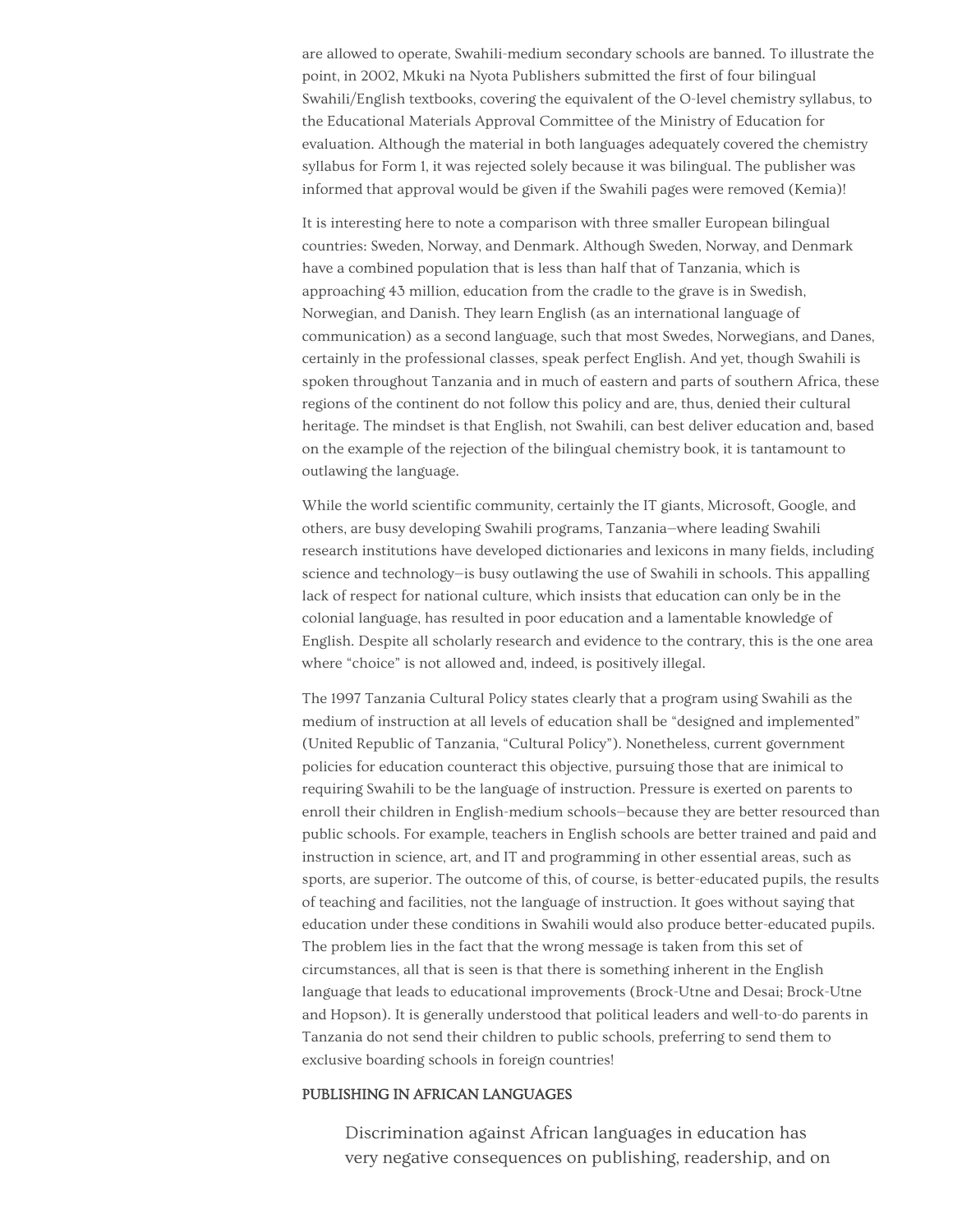### the development of literature in general. Scholarship in African languages cannot develop when African languages are not used in higher learning and research institutions.

As a result, many graduates are unable to write academic prose in their first language. This affects recruitment into the publishing industry, particularly in editorial departments. Without a strong command of one's own language, or the language in which one has to work, as in Tanzania, one cannot be productive in an industry that requires proficiency and extensive knowledge of the subject matter of texts to be edited and organized into books. Good editors contribute crucially to authors' works, so much so that it is not unusual for authors to have more loyalty to their editors than to their publishing houses, often moving with their editors to new ones. Without good editors, publishing houses are unlikely to publish good books.

Similar issues apply to readership, on which publishing depends. The reality is that most students in secondary schools in Tanzania cannot read books that are written in more than rudimentary English and the situation is not very different at the university level. Because Kiswahili has been limited to primary schools, seri ous literature that is above that level does not have a market and will not develop. The implications here are numerous and onerous. A whole range of professions associated with literature and research, such as translation and interpretation in international organizations (e.g., UN, AU, UNESCO, etc.), are effectively closed off to Tanzanians. Even with Kiswahili, Tanzanians fare worse than other less able speakers for positions as language experts on the international market. This is because others tend to have the advantage of a more well-rounded education, thanks to more coherent educational language policies in their countries, even if they are not the most enlightened as far as the promotion of African languages in education is concerned.

The impact of these language policies on publishing is that indigenous African publishers are largely active only in primary level publishing. They are barely visible in tertiary publishing and certainly not in Scientific, Technical, and Medical (STM) publishing. If, for example, 23% of Tanzanians are illiterate and educational standards are low because the language of instruction in secondary schools, English, limits comprehension, the result must logically restrict the market for books. The language and literacy issues compound problems caused by the separate issues of poverty and a lack of purchasing power.

Whether the mindset that dismisses African languages as languages of instruction for a modern education is or is not a legacy of colonialism is not important. What is important, given the fifty odd years of independence and the crisis of African education, is that language policy remains central to education and critical thinking and to the autonomous all-around development of culture, in which publishing plays an important part. It is not justifiable to assert that there are no solutions in Africa: indeed there are in detailed research and analysis, which is available to policy makers who have, as yet, not been willing to take the issue seriously.

#### CONCLUSION: LOOKING FORWARD

The digital age is empowering African publishers. However, a caveat must be entered about infrastructure: the cost of an Internet connection, the reliability of electricity, as well as the affordability of computers and software for populations that are living in grinding poverty and staggering levels of unemployment necessarily slows its affects. The widespread use and relative expense of mobile phones is well known, but that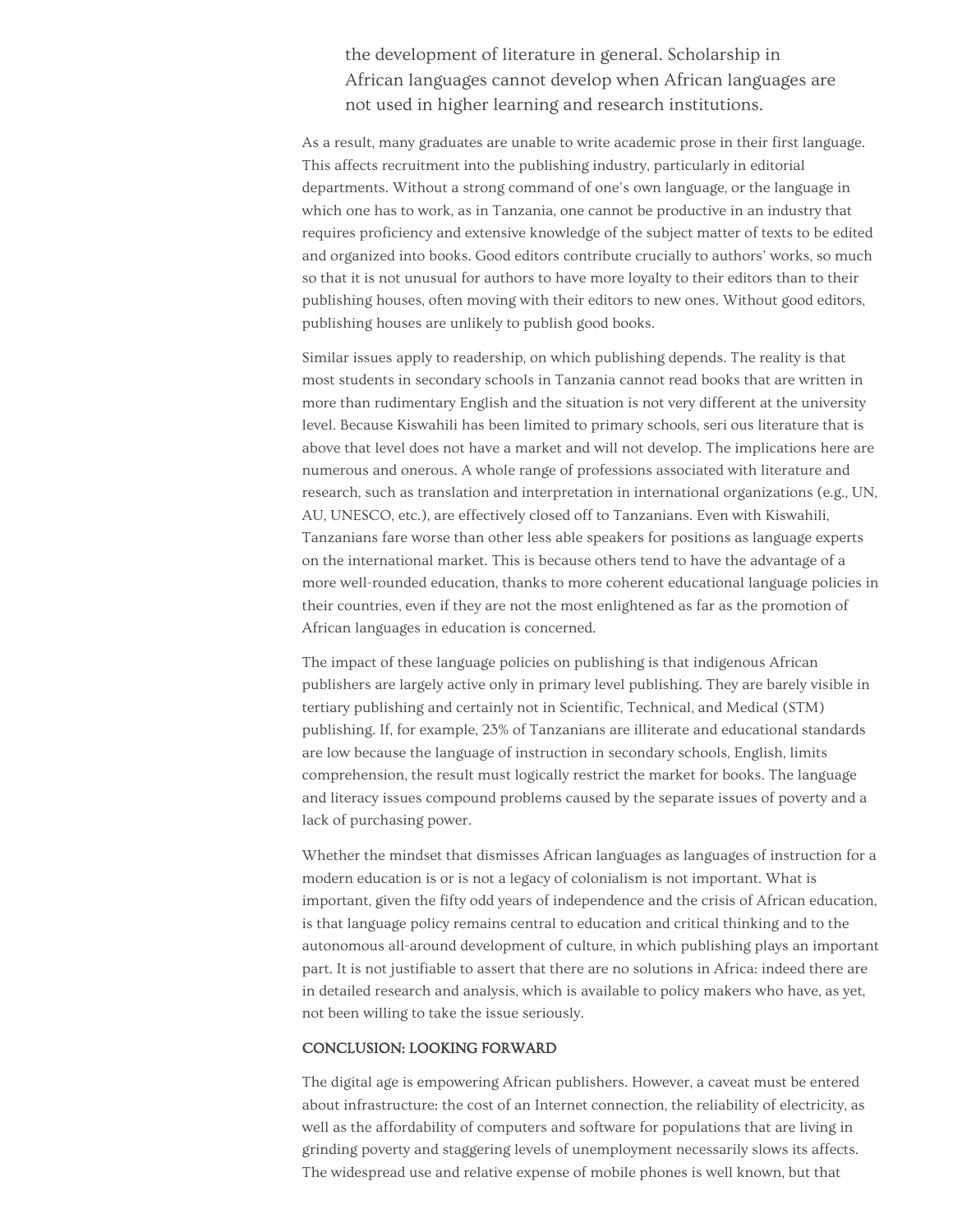technology is limited in terms of the receipt of manuscripts, editing, etc. Tablets, such as the iPad, may assist, but are available only to a small elite portion of the population.

ABC is committed to the use of new technologies and its publishers are empowered by the advent of print-on-demand, which has made a crucial contribution to selfsustainability. In this digital age, publishers send files by email for upload to ABC digital printers and the opportunities for digital Internet marketing, utilizing all means available, will only continue to grow. ABC prints, to customer order, in the U.S. for North American customers, in Australia for Australia and New Zealand, and in the UK for Europe and the rest of the world. The savings on shipping books from Africa, customs and import clearance charges, and warehousing have been material. At the same time, production values have been brought in line with international standards, eliminating returns because of poor production. These cost savings have been the essential component in achieving self-sustainability and in the publishers gaining full autonomy over their international marketing and distribution.

While ABC does not have the promotional and marketing budgets of the major European and U.S. publishers, they do have similar access to digital outlets. Similarly, titles are made available as e-books, widening the reach into university libraries in particular. Sales of e-books, as such, have only started relatively recently, so there is insufficient data as yet to identify patterns of purchase. However, sales of e-content to university libraries are growing and are mainly for single, multiple, or perpetual use. As sales are through international aggregators to libraries, it is not possible to estimate the actual numbers of people who access the content, but it is clear that sales of e-content represent some 5% of all annual sales and are increasing, without any evidence that it has resulted in a loss of sales of the print editions.

Africa is an enormous continent and the publishing situation varies within it from country to country. There are particular local factors that influence the progress, or lack thereof, of indigenous African publishing companies. There are, too, negative legacies of the colonial period, which nonetheless can be overcome by good policies by African governments and with international agency policies that prioritize African economic self-sufficiency, whereby nations can meet the challenges of development with their own resources. Indigenous publishing began to make significant advances after independence, but structural adjustment policies severely impacted on that progress. Direct donor aid to publishing filled gaps from the 1990s for more than ten years, but it is no longer available. Education and language policies, weak infrastructure, and lack of purchasing power continue to present hurdles to African publishers, with textbook and language policies creating probably the most significant brake to progress. They want to look to the future, but cannot escape the past without fair and equitable policy environments, notwithstanding continuing efforts to circumvent the hurdles. Two major hurdles that Africa cannot be expected to correct alone are the need for fair, transparent, and honest textbook tendering and for book donation programs that include African-published books, rather than those exclusively produced abroad.

Self-sufficiency and independence is the preferred way forward. Innovative African publishers are working collectively to access the northern markets and to utilize the digital age through print-on-demand, e-books, and Internet and digital marketing. At the same time, indigenous scholarship and culture published in Africa gives the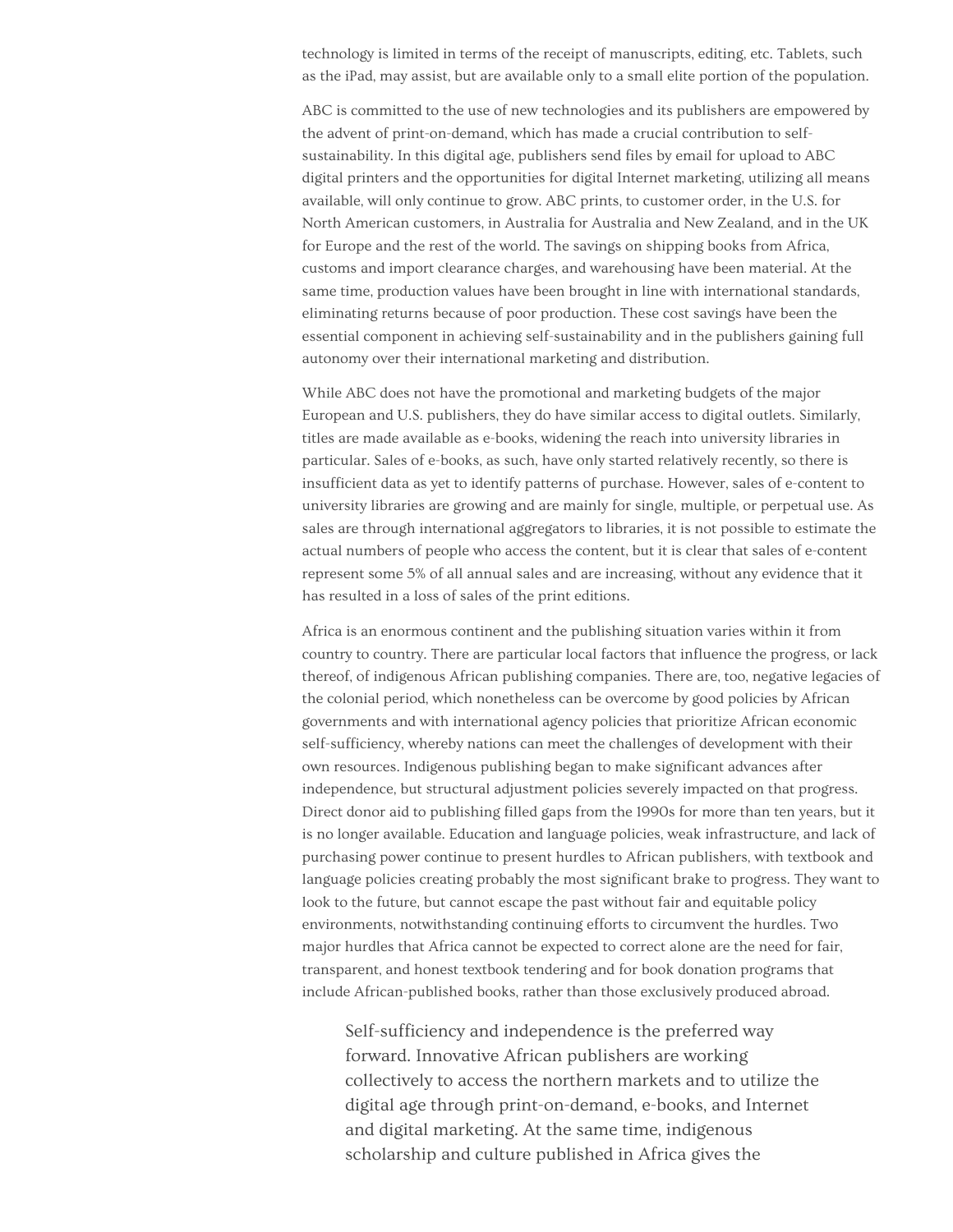#### continent its own international voice in intellectual discourses about African issues.

Beyond increasing a publisher's profile, overseas sales contribute to their ability to reinvest in publishing programs. Limited, but insufficient, progress has been made in, thus, attracting African authors to publish with African publishers. Much of the welcome celebration of African literary writers in the north emanates from diaspora publishing and doesn't directly benefit African economies.

There are policy frameworks on which African publishers continue to seek progress, including equitable textbook tendering, removing taxes and duties on printing materials so as to lower printing costs, and promoting development of viable and internationally competitive printing. Without appropriate frameworks, they cannot become dominant and economically viable publishers in their own countries. African publishers and authors produced a "New Deal" statement back in 1999, which still holds today, wherein they set out a charter to work collaboratively to strengthen publishing and authorship from their own endeavors and resources (Gibbs and Mapanje 131–34). Little progress has been made, largely impacted by the continuing weakness of the publishing industry and attractions for authors to publish with companies in the north.

The African Union (AU) undertook in-depth research on curriculum, literacy, and book sector development, as part of an initial conference on rebuilding education in Africa, ultimately producing a concept paper in 1999. It specifically considered the future of the African publishing industry, including support for publishing in African languages and training and capacity building for African publishers ("First Pan-African Conference"). A major outcome of this conference was expected to be a continental book policy framework. There is little evidence that such a policy has translated into national book and publishing policies. AU officials recommended to AU Ministers of Education in April 2012 that they should "Promote the continental book policy framework for use in developing national book policies" ("Pan-African Conference on Teacher Development").

In conclusion, publishing is an economic activity, capable of contributing to a country's wealth. It is not only a reflection of cultural identity and pride, but is key to education. It remains imperative that Africa be able to achieve true economic and cultural independence with contributions from its own publishing industry.

#### **NOTES**

1. See the frequently asked questions section of the African Books Collective website: [africanbookscollective.com/faq](http://www.africanbookscollective.com/faq).

2. Brian Warafarowa, then Chairman of APNET, at the International Booksellers Federation General Assembly and Conference, South Africa, 2007.

3. See UNESCO Institute for Statistics and Sector of Culture.

4. Businesses must be independent, small enterprises of less than 50 employees and turnover less than €20 million, or \$12.7 million (Canadian). Medium-sized enter- prises must have 50–250 employees and turnover of less than €50 million, or \$63.5 million (Canadian).

5. Chimamanda Ngozi Adichie, speaking in October 2005 in London at African Visions: A Festival of African Literature, Culture, and Politics, which was organized by the Africa Centre and the British Library.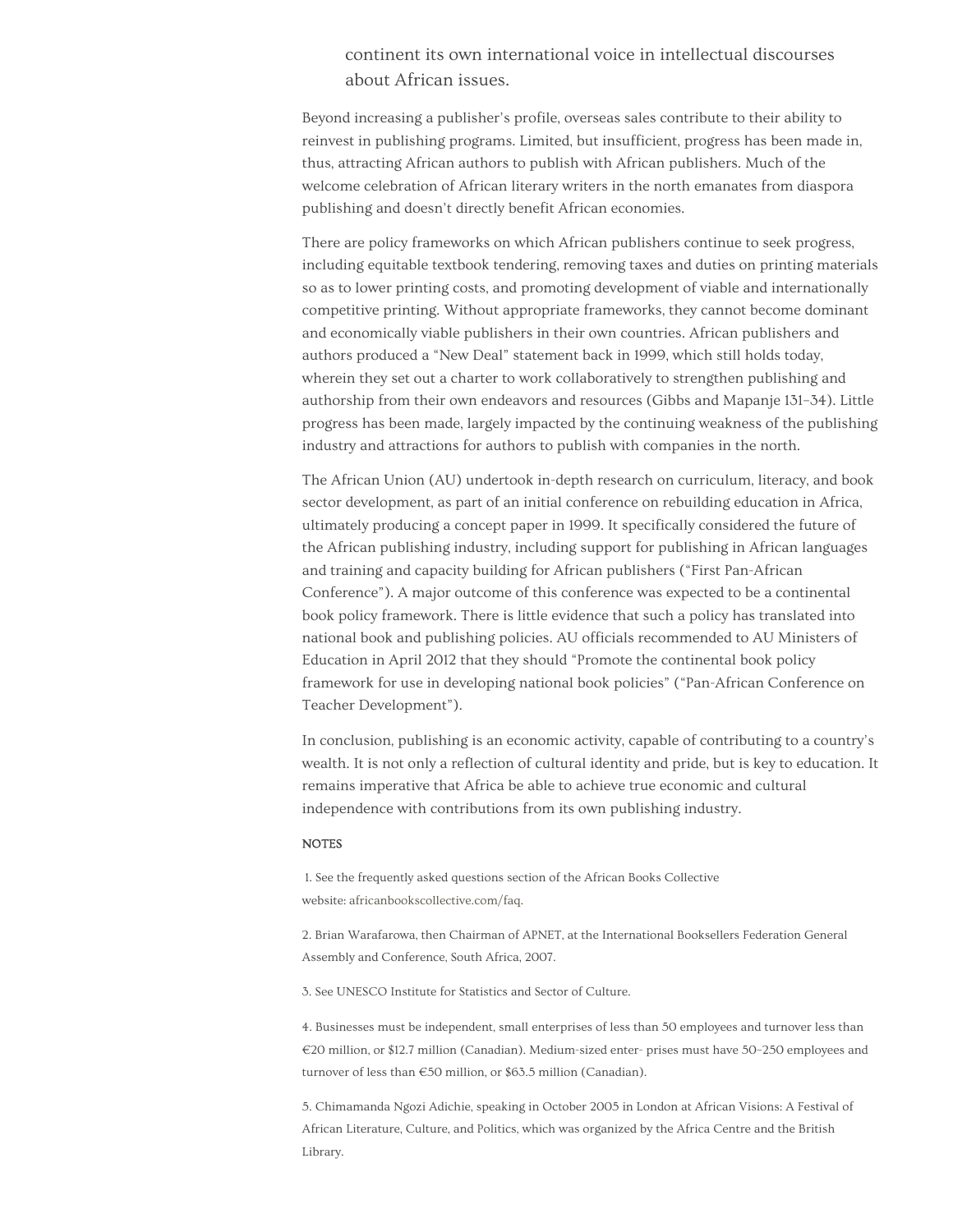#### WORKS CITED

Ajayi, J. F. Ade, and Michael Crowder, eds. Historical Atlas of Africa. London: Longman Group, 1985. Print.

Altbach, Philip G. Publishing and Development in the Third World. Oxford: Hans Zell Publishers, 1992. Print.

Altbach, Philip G., and Damtew Teffera, eds. Publishing [and Development. A Book of Readings](http://www.africanbookscollective.com/books/publishing-and-development). Oxford: Bellagio Publishing Network, 1998. Print.

Another Development and the World Crisis. Development Dialogue 1–2 (1984): 1–156. Dag Hammarskjöld Foundation, n.d. Web. 27 Jan. 2013.

Bortolot, Alexander Ives. "Ways of Recording African History." Heilbrunn Timeline of Art History. Metropolitan Museum of Art, n.d. Web. 27 Jan. 2013.

[Brock-Utne, Birgit, and Rodney Kofi Hopson, eds.](http://www.africanbookscollective.com/books/languages-of-instruction-for-african-emancipation) Languages of Instruction for African Emancipation. Focus on Postcolonial Contexts and Considerations. Dar es Salaam: Mkuki na Nyota Publishers, 2005. Print.

Brock-Utne, Birgit, and Zubeida Desai, eds. Language [of Instruction in Tanzania and South Africa](http://www.africanbookscollective.com/books/language-of-instruction-in-tanzania-and-south-africa). Dar es Salaam: E&D Ltd, 2003. Print.

Chakava, Henry. Publishing in Africa: [One Man's Perspective](http://www.africanbookscollective.com/books/publishing-in-africa). Oxford: Bellagio Publishing; East African Educational Publishers, 1996. Print.

Chege, J. W. Copyright Law and Publishing in Kenya. Nairobi: East African Literature Bureau, 1978. Print.

"First Pan-African Conference on Curriculum, Literacy, and Book Sector Development: Rebuilding Education in Africa." African Union. African Union, n.d. Web. 27 Jan. 2013.

Gerdes, Paulus. Women & Geometry in Southern Africa. Some Suggestions for Further Research. Maputo: Universidade Pedagogica, 1995. Print.

Gibbs, James, and Jack Mapanje, eds. The [African Writers' Handbook](http://www.africanbookscollective.com/books/the-african-writers-handbook). Oxford: African Books Collective, 1999. Print.

Kemia, Furahia. Enjoy Chemistry for Form 1. Dar es Salaam: Mkuki na Nyota Publishers, 2011. Print.

Lomer, Cécile. African Books in Print/Livres africains disponibles. 6th ed. 2 vols. Munich: K. G. Saur, 2006. Print.

Mcharazo, A. A. S. "Summary of S. Arunachalam's 'Accessing Information Published in the Third World: Should Spreading the Word from the Third World Always Be Like Swimming against the Current.' Paper Presented to Workshop on Access to Third World Journals." The African Book Publishing Record 20.4. (1994): 244–45. Print.

Mkandawire, Thandika. "Thinking About Developmental States in Africa." Cambridge Journal of Economics 25.3 (2001): 289–314. Print.

[Mkandawire, Thandika, and Charles C. Soludo. Our Continent,](http://www.africanbookscollective.com/books/our-continent-our-future) Our Future. African Perspectives on Structural Adjustment. Dakar: CODESRIA; IDRC; and Africa World Press, 1999. Print.

Mlama, Penina, and May L. B. Matteru. Haja ya Kutumia Kiswahili Kufundisha Katika Elimu ya Juu. [How to Use Kiswahili as a Language of Instruction at Higher Levels of Education.] Dar es Salaam: Baraza la Kiswahili la Taifa, 1978. Print.

Mlambo, Alois, ed. African [Scholarly Publishing. Essays](http://www.africanbookscollective.com/books/african-scholarly-publishing.-essays). Oxford: African Books Collective, 2007. Print.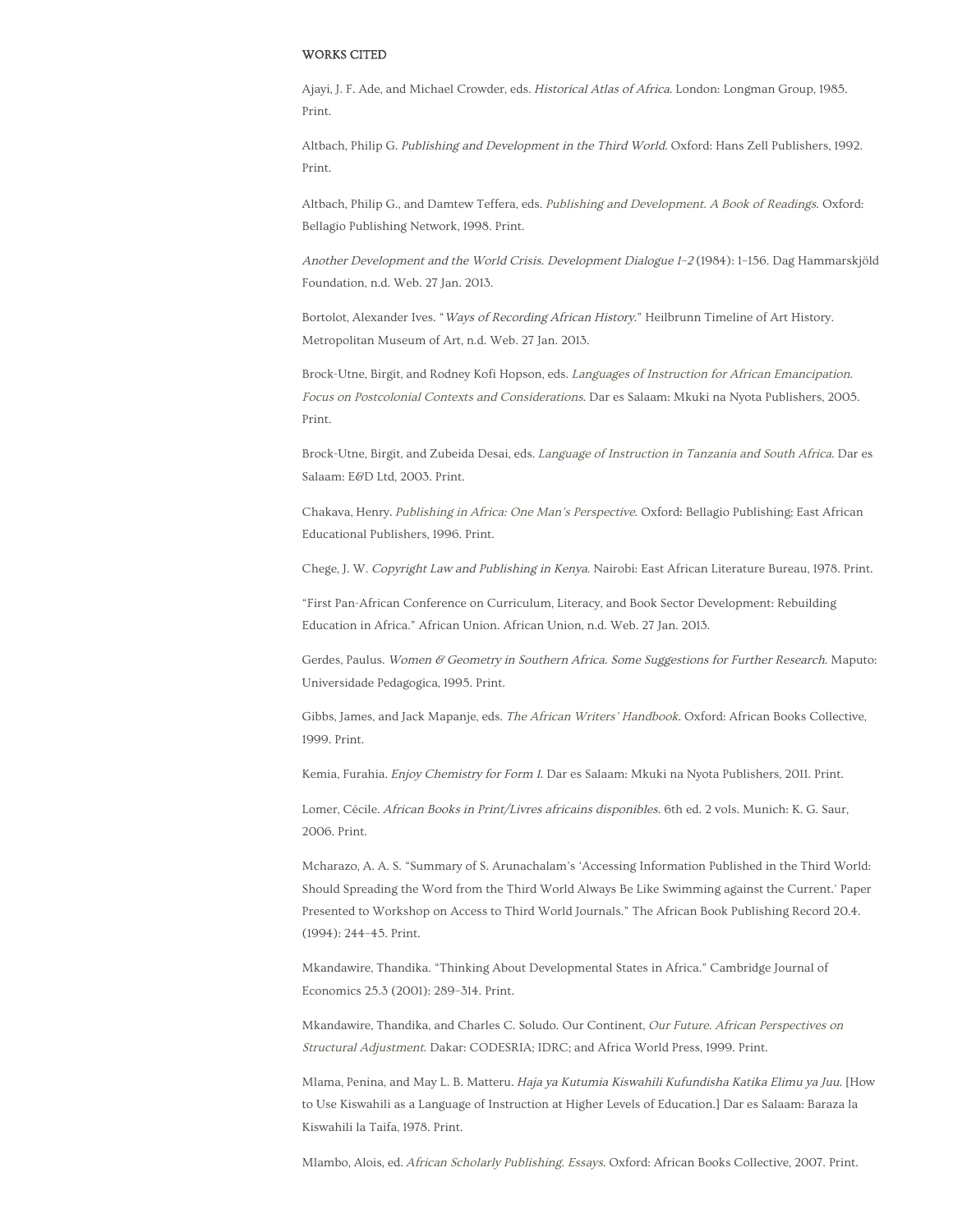"New Book Titles and Editions: 2002–2011." Bowker Data. ProQuest, n.d. Web. 27 Jan. 2013.

Olukoshi, Adebayo, and Francis Nyamnjoh. "CODESRIA: Over 30 Years of Scholarly Publishing." African Scholarly Publishing. Ed. Alois Mlambo. Oxford: African Books Collective, 2000. 57–65. Print.

"Pan-African Conference on Teacher Development. Draft Report." African Union. African Union, n.d. Web. 27 Jan. 2013.

Serious Fraud Office. "Action on Macmillan Publishers Limited." Serious Fraud Office Press Room. SFO, 22 July 2011. Web. 27 Jan. 2013.

"Oxford Publishing Ltd to Pay Almost £1.9 million as Settlement after Admit- ting Unlawful Conduct in Its East African Operations." Serious Fraud Office Press Room. SFO, 3 July 2012. Web. 27 Jan. 2013.

UNESCO Institute for Statistics and Sector of Culture. International Flows of Selected Cultural Goods and Services, 1994–2003: Defining and Capturing the Flow of Global Cultural Trade. Quebec: UNESCO, 2005. Print.

United Nations. "United Nations Millennium Goals." United Nations. United Nations, n.d. Web. 27 Jan. 2013.

United Nations Population Fund. State of World Population 2009: Facing a Changing World: Women, Population, and Climate. New York: UNFPA, 2009. United Nations Population Fund. Web. 27 Jan. 2013.

United Republic of Tanzania. "Cultural Policy." Tanzanian National Website. United Republic of Tanzania, n.d. Web. 27 Jan. 2013.

MKUKUTA (National Strategy for Growth and Reduction of Poverty): Poverty and Human Development Report 2011. Dar es Salaam: Research on Poverty Alleviation, 2011. Policy Research for Development. Web. 27 Jan. 2013.

United States African Development Foundation. USADF, n.d. Web. 12 Feb. 2013.

World Bank. "World Bank Group Debars Macmillan Limited for Corruption in World Bank-Supported Education Project in Southern Sudan." World Bank News & Broadcast. World Bank, 30 Apr. 2010. Web. 27 Jan. 2013.

"World Bank Sanctions Oxford University Press for Corrupt Practices Impacting Education Projects in East Africa." World Bank News & Broadcast. World Bank, 3 July 2012. Web. 27 Jan. 2013.

Zeleza, Paul. Manufacturing [African Studies and Crises](http://www.africanbookscollective.com/books/manufacturing-african-studies-and-crises) [.](http://www.africanbookscollective.com/books/manufacturing-african-studies-and-crises) Senegal: CODESRIA, 1997. Print. Zell, Hans. "Publishing in Africa: Where Are We Now?" Logos. Forum of the World Book Community 19.4 (2008): 187–95. Print.